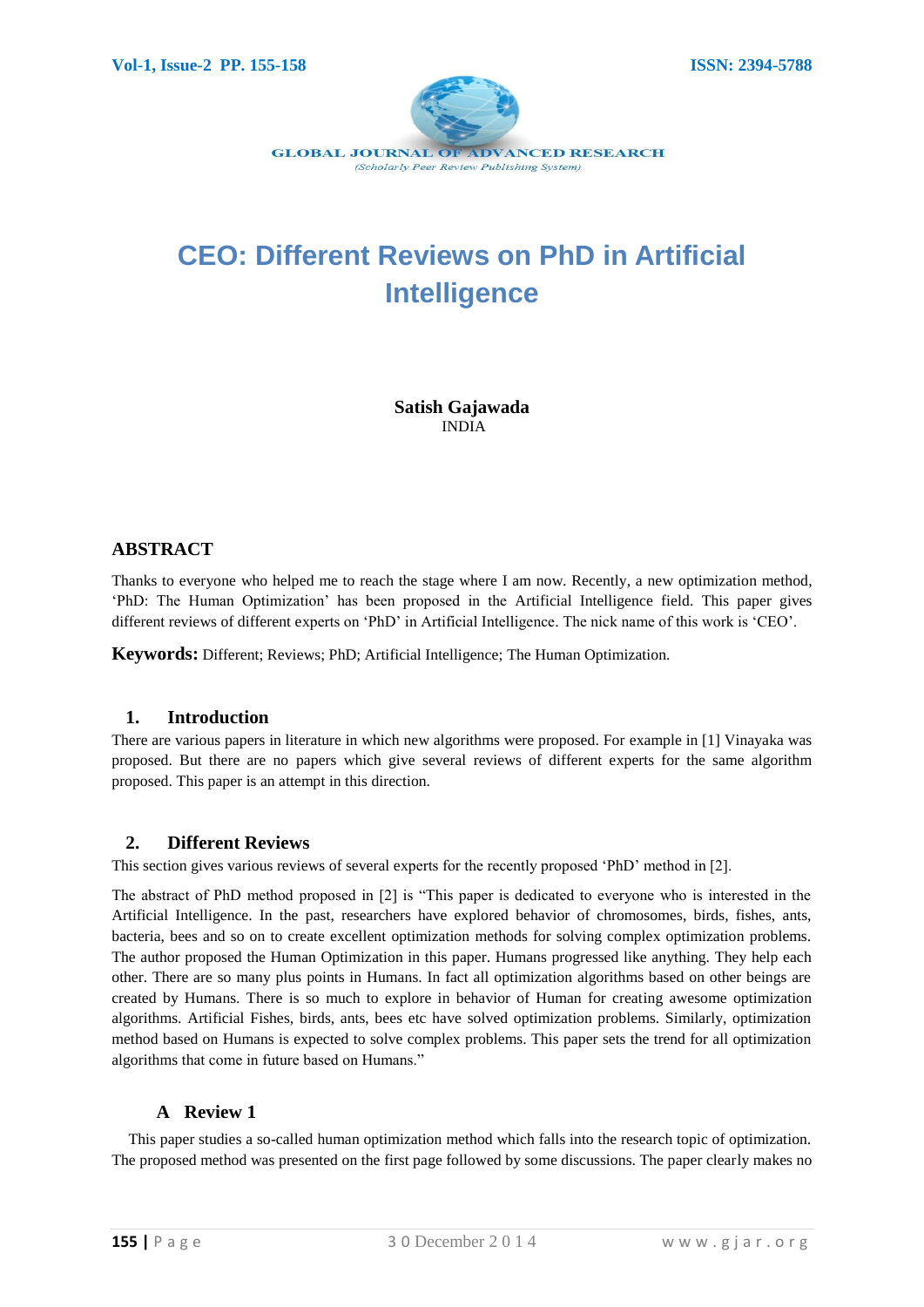

novel contribution to the state of the art on optimization algorithms and techniques. Thus, because of this lack of new contribution, the paper is not appropriate for the conference.

## **B Review 2**

Based on the review of your abstract, the following editorial comments should be taken into consideration: Please submit an abstract. Change font type. Remove **PhD** from the title. Please follow the abstract guidelines.

## **C Review 3**

Nothing to evaluate.

#### **D Review 4**

Funny paper, especially the notion of "love array" :)

## **E Review 5**

This is not a research paper. It should not have been submitted for review. Rationale and results are completely lacking. I do not even think there is a research idea in there.

# **F Review 6**

**General conclusion is '**Accept without reservation".

#### **Further comments of the evaluator are below:**

The title should be changed to be more comprehensive. The clarity and relevance of the problem is well stated. How is the problem scientifically analyzed through the text? the main propositions of the paper are crystal clear. The conclusion part should also contain more details expressing if other researches in the field support the results. The text needs to be re-considered by a native English speaker to edit the errors. It is recommended that the author adds more sources since the year 2012. the research method should be explained in more details.

## **G Review 7**

**General conclusion is '**Accept without reservation".

#### **Further comments of the evaluator are below:**

The title is well in accord with the body of the text. The clarity and relevance of the problem is well stated. How is the problem scientifically analyzed through the text? Reasoning of main propositions are satisfying. In conclusion part, It is needed to support the result of the research by other recent researches. The English language needs little modification in abstract part. The references are good but it is recommended that the author uses more references from the recent years. The author needs to make the main goals crystal clear.

## **H Review 8**

Paper has been ACCEPTED.

Specific behavior of the human has to be specified for the model.

Few Examples/scenarios where this could be applied has to be explained.

The time complexity of the optimization algorithm has to be demonstrated over the brute force method.

Initialization of Guidance location and generalized form of updating the guidance location/love array should be explained in detail with appropriate formula.

Paper is very abstract about the idea discussed.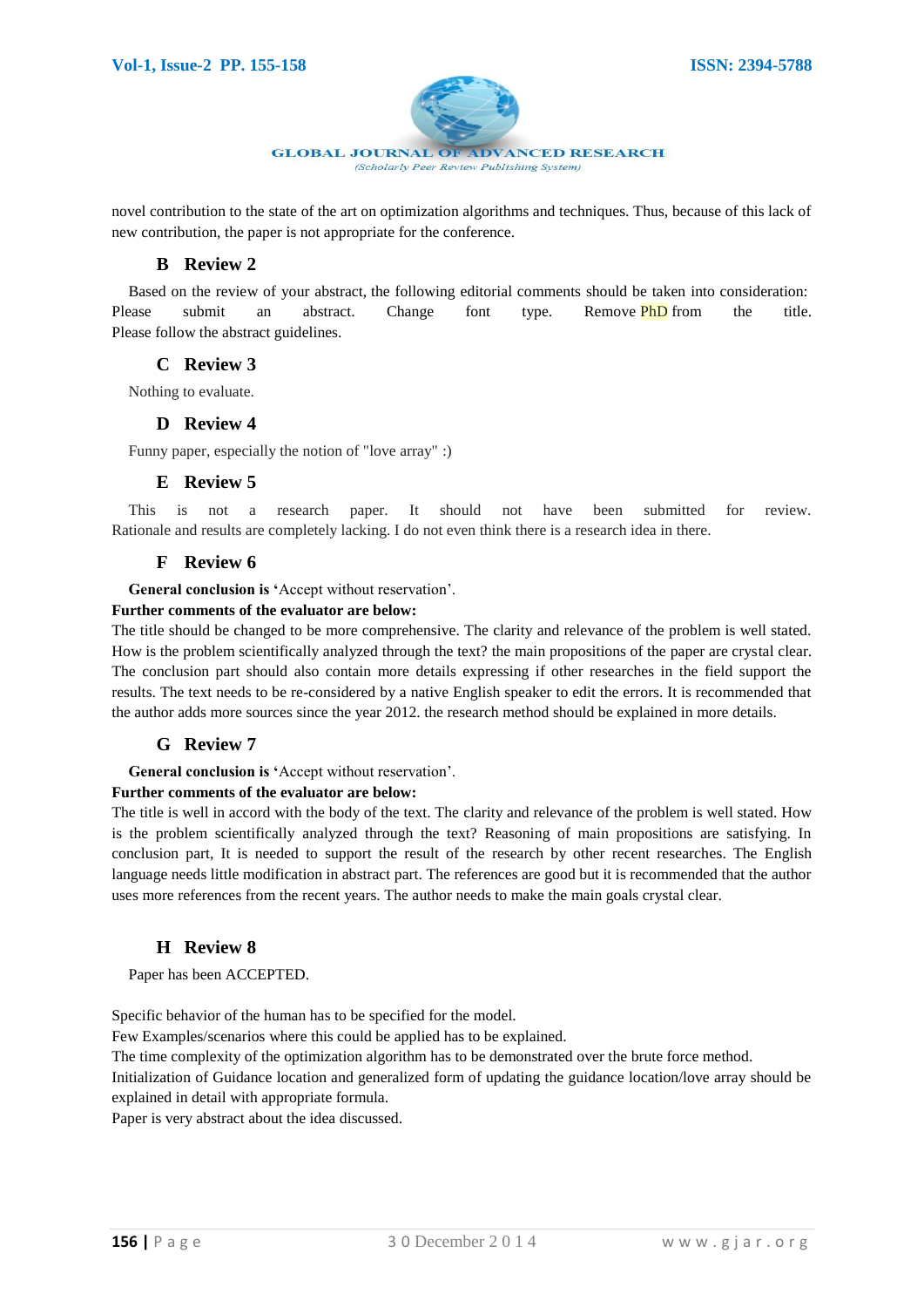

**I Review 9**

Main advantages of the work:

1. Rather conceptual work pondering another interesting approach to optimization problem solution. Goals are clearly stated and the new algorithm is provided and explained.

Main disadvantages of the work:

- 1. Qualitative comparison to other optimization algorithms is not provided. Why proposed algorithm could be thought as specifically modeling human optimization is not fully explicated.
- 2. It is not clearly stated whether Guidance Locations and Love array are local or global, i.e. are they vectors or matrices? Seems like the latter.

Decision: this paper should be accepted for participation in the conference

# **J Review 10**

Main advantages of the work:

- 1. New method for the creation of innovative optimization algorithms is proposed in the work.
- 2. The function Update Locations of Humans in optimization algorithm explained in depth.
- 3. An overview of existing works on the same topic is provided.
- 4. Calculations of the fitness values of guidance locations of the Human are analyzed.

Main disadvantages of the work:

- 1. It is not demonstrated how PhD method have been applied for solving complex optimization problems.
- 2. It is not clear either there are some software implementation of Human Optimization that confirm practical feasibility of the method.

Decision: this paper should be accepted for participation in the conference

## **K Review 11**

Review 11 a: A very interesting paper.

Review 11 b: I have to admit that I had a hard time grasping the key concepts revealed in this manuscript. The author has set a very ambitious goal. But I am still searching for the elements that will make this goal a reality. The proposed algorithm is simply too abstract to be of substantial value.